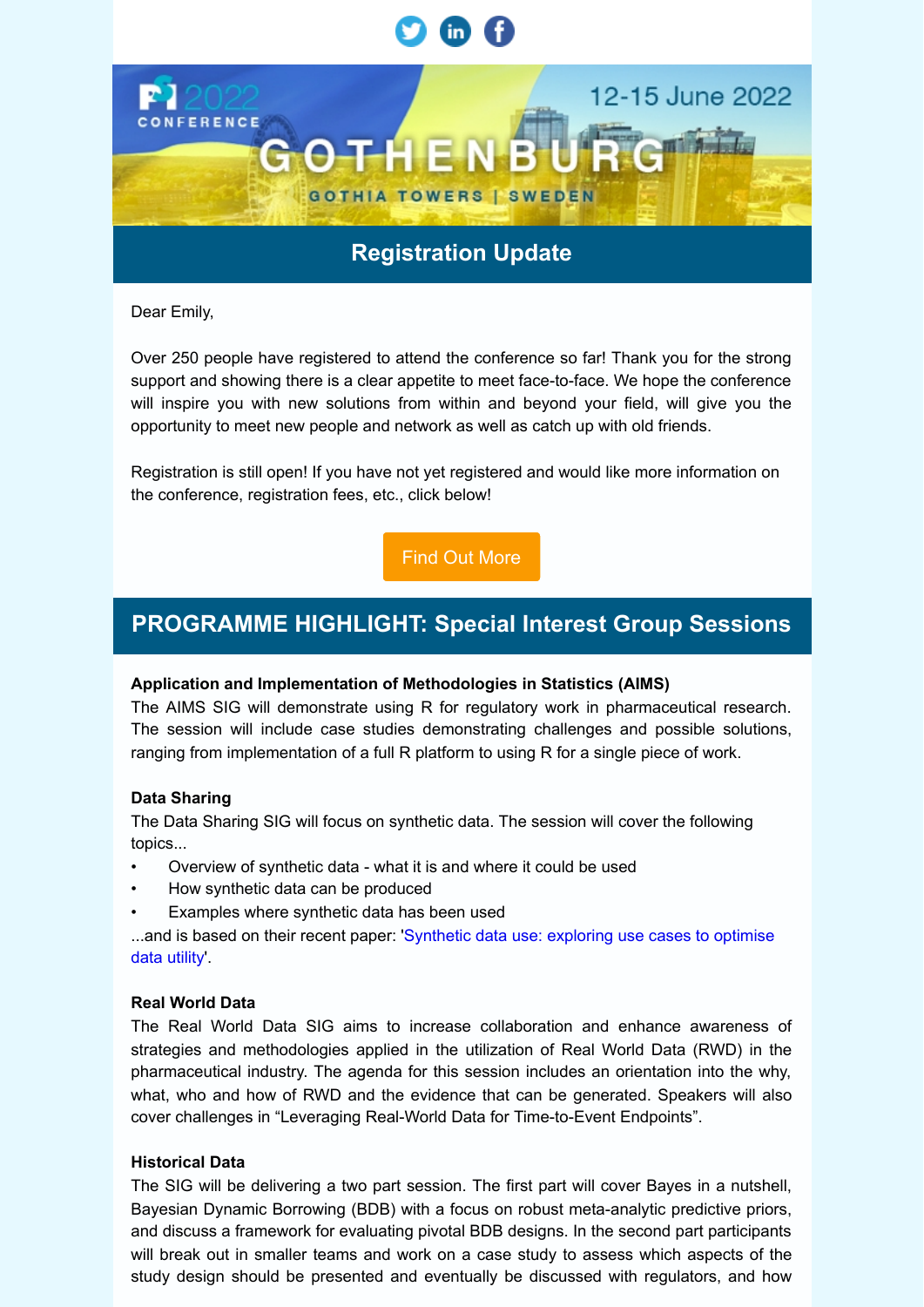the proposed framework presented in part 1 can help to structure this discussion in a systematic way.

# **SPOTLIGHT ON: PSI/RSS Prizewinner**



Lisa Hampson from Novartis was presented with the PSI / RSS Award for Statistical Excellence in the Pharmaceutical Industry in 2021.

She will speak at the conference in Gothenburg on "Strategies for improving the assessment of the probability of success in late-stage drug development." Lisa will describe a quantitative Bayesian approach for calculating the probability of success (PoS) at the end of phase II which combines industry-wide success rates with internal

clinical data and an assessment of risks beyond the pivotal studies.

She will also show how expert opinion can be elicited to bridge across differences between the phase IIb and future phase III trials due to a change in endpoint for example, and how the PoS framework can be extended to accommodate accelerated programs which skip phases.

# **Sponsorship & Exhibitor Opportunities**

The PSI conference in Gothenburg this June is shaping up to be one of the best ever with many delegates and sponsors keen to get back to face-to-face meetings. The current sponsorship statistics speak for themselves. To date, we have secured more than double the number of sponsors and achieved a 150% increase in sponsorship revenue when compared to the previous best performing PSI conference in terms of sponsorship.

With an exciting range of sponsored items available, there are many opportunities to get involved. The packages on offer have been tailored to meet the needs of all supporters of PSI; education, networking, recruitment, business development and branding. For more information on the sponsorship opportunities, please click below.

[View Opportunities](https://psi.glueup.com/track/rd?type=campaign&lid=6&tracking_id=[trackingId]&redirect_url=https%3A%2F%2Fwww.psiweb.org%2Fconferences%2Fsponsorship-opportunities&ts=1649674500&ps=T2FacFFBNytQc2hPY0djVVFsbXduSTg2UjVHd0dFRUVSY3duekhjT3BXWmhFS3V5UXlhd0Z4d2ZlUnVwZEJmLzJidExUeit0bjZ1ODFyYmhLOUlRMVJiSm9mS1c1NEpUckx0d1lrSHlFa2c9)

Exhibition stands and sponsorship opportunities will also be sold and allocated on a firstcome-first-served basis, **so don't miss out THE event for statisticians and data scientists**! Please contact [Chris Watton](mailto:psi@wattonhall.com) or [Aiden Flynn](mailto:aiden.flynn@exploristics.com) to discuss the sponsorship opportunities available.

#### **A Message from the Conference Chair**

Thank you to the more than 250 people who registered before the early bird deadline and have shown there is still a strong appetite for face-to-face interaction. For everyone else registration is still open. We have a great conference planned. Don't delay, register today!